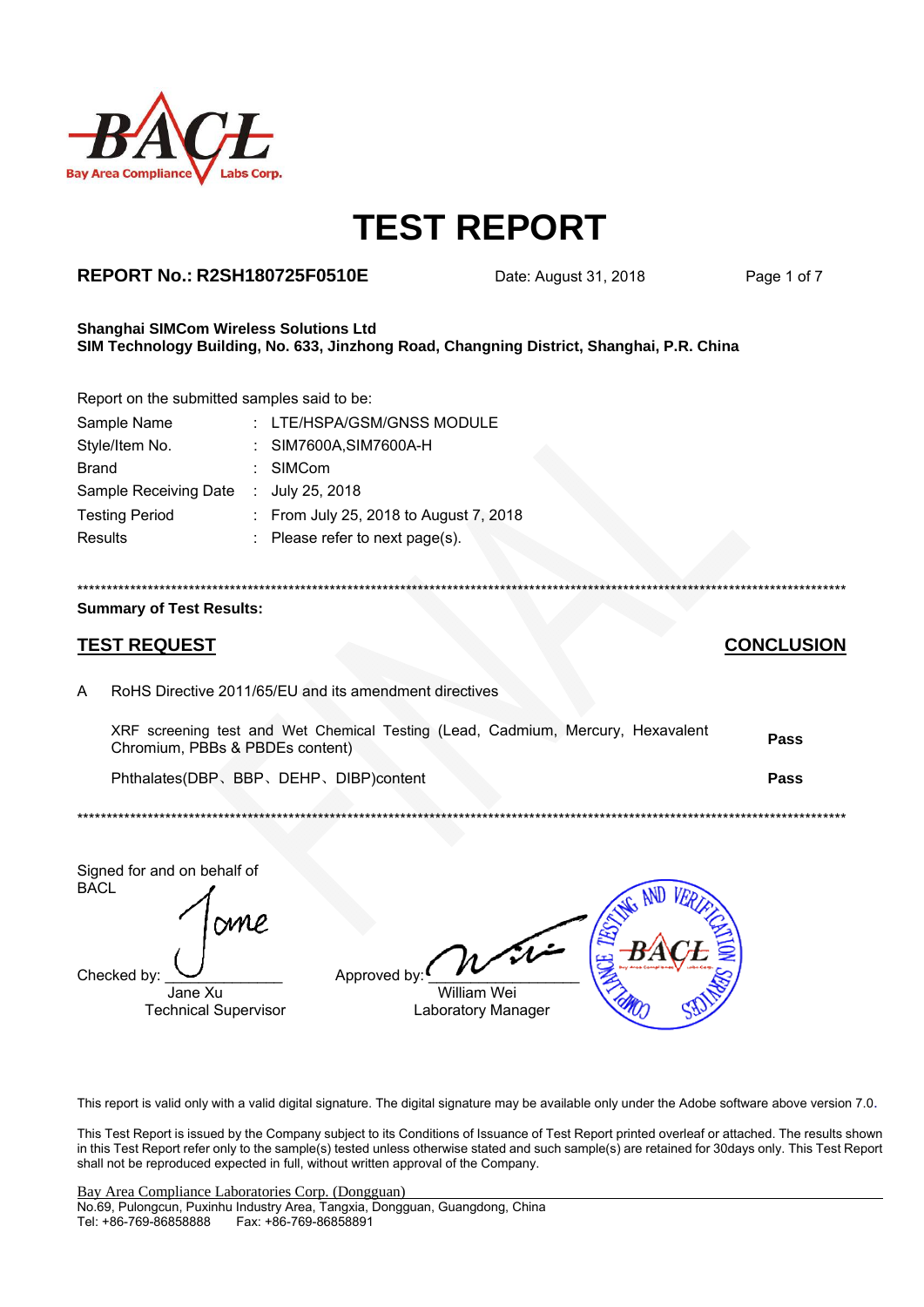

### **REPORT No.: R2SH180725F0510E** Date: August 31, 2018 Page 2 of 7

**Results:** 

### **A**、**RoHS Directive 2011/65/EU and its amendment directives**

### **XRF screening test**

Test method: With reference to IEC62321-3-1:2013 screening by X-ray Fluorescence Spectroscopy (XRF)

| Seq.             | <b>Tested Part(s)</b>                                              |           | <b>Results</b> |           |           |           |  |  |
|------------------|--------------------------------------------------------------------|-----------|----------------|-----------|-----------|-----------|--|--|
| No.              |                                                                    | Pb        | C <sub>d</sub> | Hg        | cr        | Br        |  |  |
| $\mathbf{1}$     | White adhesive plastic with black printing(label, shield, PCB) 1.2 | <b>BL</b> | <b>BL</b>      | <b>BL</b> | <b>BL</b> | <b>BL</b> |  |  |
| $2^*$            | Silvery metal(shield, PCB) 1.2                                     | <b>BL</b> | <b>BL</b>      | <b>BL</b> | IN        | ---       |  |  |
| 3                | Brown body(capacitor, PCB) 1.2                                     | BL        | <b>BL</b>      | <b>BL</b> | <b>BL</b> | <b>BL</b> |  |  |
| 4                | Black body(resistor, PCB) 1.2                                      | <b>BL</b> | <b>BL</b>      | <b>BL</b> | <b>BL</b> | <b>BL</b> |  |  |
| 5                | Black body with white printing(IC, PCB) $(1.2)$                    | <b>BL</b> | <b>BL</b>      | <b>BL</b> | <b>BL</b> | <b>BL</b> |  |  |
| 6                | Black body with yellow printing(IC, PCB) 1.2                       | <b>BL</b> | <b>BL</b>      | <b>BL</b> | BL        | <b>BL</b> |  |  |
| $\overline{7}$   | Silvery body(crystal, PCB) 1.2                                     | <b>BL</b> | <b>BL</b>      | <b>BL</b> | <b>BL</b> | <b>BL</b> |  |  |
| 8                | Green body(EC, PCB) 1.2                                            | <b>BL</b> | <b>BL</b>      | <b>BL</b> | <b>BL</b> | <b>BL</b> |  |  |
| $\boldsymbol{9}$ | Brown magnet(core, inductor, PCB) 1.2                              | <b>BL</b> | <b>BL</b>      | <b>BL</b> | <b>BL</b> | <b>BL</b> |  |  |
| 10               | Coppery metal(coil, inductor, PCB) 1.2                             | BL        | <b>BL</b>      | BL        | BL        | $---$     |  |  |
| 11               | Grey body(EC, PCB) 1.2                                             | <b>BL</b> | <b>BL</b>      | BL        | BL        | <b>BL</b> |  |  |
| 12               | Blue body(EC, PCB) 1.2                                             | <b>BL</b> | <b>BL</b>      | <b>BL</b> | <b>BL</b> | <b>BL</b> |  |  |
| 13               | Black body(triode, PCB) 1.2                                        | <b>BL</b> | <b>BL</b>      | <b>BL</b> | <b>BL</b> | <b>BL</b> |  |  |
| 14               | White/grey body(EC, PCB) $(1.2)$                                   | <b>BL</b> | <b>BL</b>      | <b>BL</b> | <b>BL</b> | <b>BL</b> |  |  |
| 15               | Silvery body(EC, PCB) 1.2                                          | <b>BL</b> | <b>BL</b>      | <b>BL</b> | <b>BL</b> | <b>BL</b> |  |  |
| 16               | Off-white body(EC, PCB) 1.2                                        | <b>BL</b> | <b>BL</b>      | <b>BL</b> | <b>BL</b> | <b>BL</b> |  |  |
| 17               | Black body(EC, PCB) 1.2                                            | <b>BL</b> | <b>BL</b>      | <b>BL</b> | <b>BL</b> | <b>BL</b> |  |  |
| 18               | Silvery solder(PCB) 1.2                                            | <b>BL</b> | <b>BL</b>      | <b>BL</b> | <b>BL</b> | $---$     |  |  |
| 19               | Green PCB(PCB) 1.2                                                 | <b>BL</b> | <b>BL</b>      | <b>BL</b> | <b>BL</b> | <b>BL</b> |  |  |
| 20               | Orange body(EC, PCB) 2                                             | BL        | <b>BL</b>      | <b>BL</b> | <b>BL</b> | <b>BL</b> |  |  |

Remark: ①SIM7600A ②SIM7600A-H

This report is valid only with a valid digital signature. The digital signature may be available only under the Adobe software above version 7.0.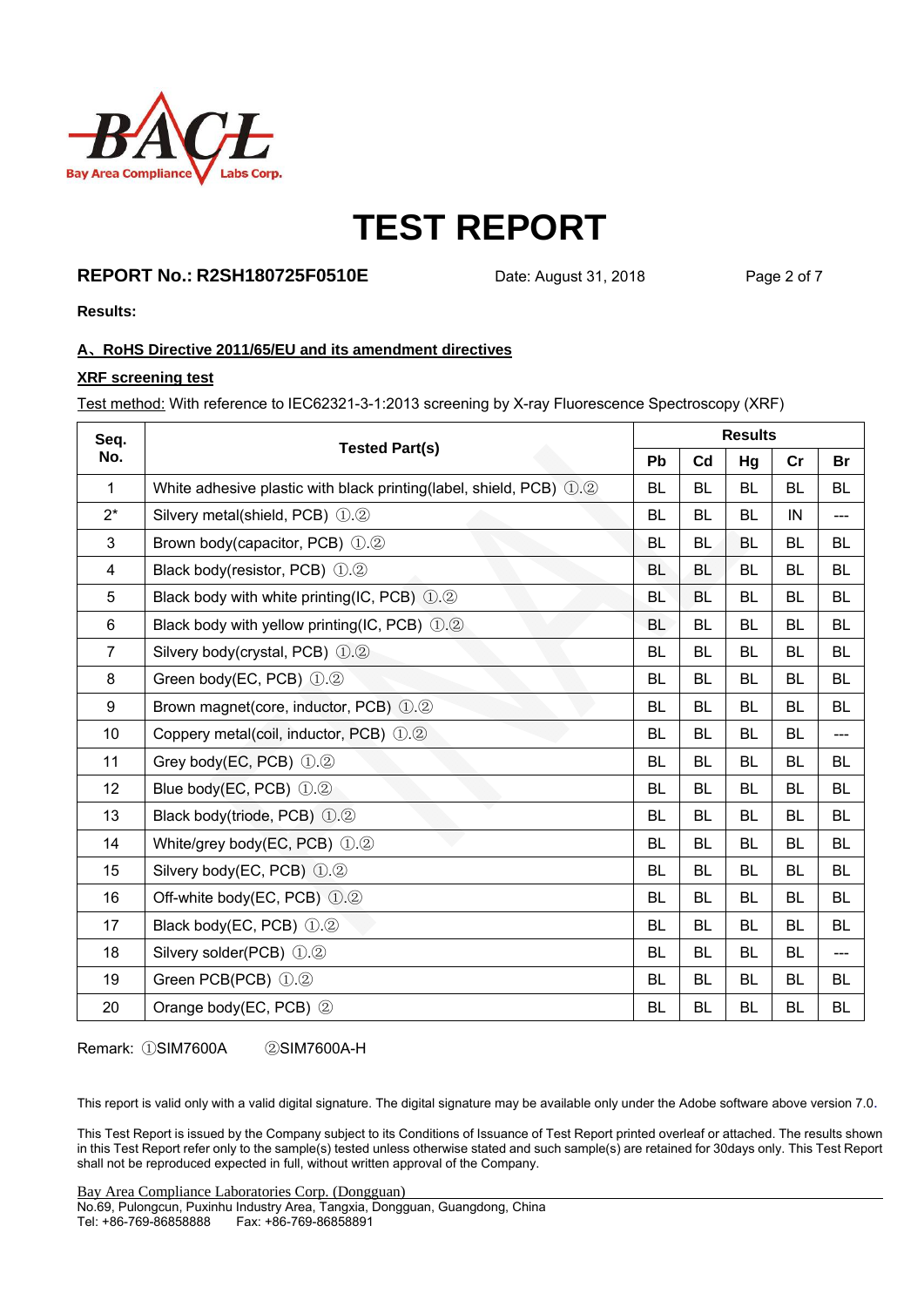

### **REPORT No.: R2SH180725F0510E** Date: August 31, 2018 Page 3 of 7

#### Remark:

(1)

- = Not Conducted
- $* = Pb, Hg$ , UV-Vis (for Cr(Ⅵ)) and GC-MS (for PBBs, PBDEs) are recommended to be performed, if Results were obtained by XRF for primary screening, and further chemical testing by ICP (for Cd, the concentration exceeds the below warning value according to IEC62321-3-1:2013.

| <b>Element</b> | Unit  | <b>Polymers</b>                | Metal                                                 | <b>Composite Material</b>                                     |
|----------------|-------|--------------------------------|-------------------------------------------------------|---------------------------------------------------------------|
| Cd             | mg/kg | $BL≤70-3σ < X$<br><130+3σ≤OL   | BL $\leq 70-3\sigma < X$<br>$< 130 + 3\sigma \leq 0L$ | $LOD < X < 150+3σ ≤ OL$                                       |
| Pb             | mg/kg | BL≤700-3σ< X<br><1300+3σ≤OL    | $B≤700-3σ < X$<br><1300+3σ≤ OL                        | BL $\leq$ 500-3 $\sigma$ < X<br><1500+3σ≤OL                   |
| Hg             | mg/kg | $BL≤700-3σ < X$<br><1300+3σ≤OL | BL $\leq$ 700-3 $\sigma$ < X<br><1300+3σ≤OL           | BL $\leq$ 500-3 $\sigma$ < X<br>$<$ 1500+3 $\sigma$ $\leq$ OL |
| Cr             | mg/kg | $BL≤700-3σ < X$                | BL≤700-3σ< X                                          | $BL≤500-3σ < X$                                               |
| Br             | mg/kg | $B≤300-3σ < X$                 |                                                       | BL $\leq$ 250-3 $\sigma$ < X                                  |

- BL = Below Limit
- OL = Over Limit
- $IN = Inconclusive$
- LOD = Limit of Detection

This report is valid only with a valid digital signature. The digital signature may be available only under the Adobe software above version 7.0.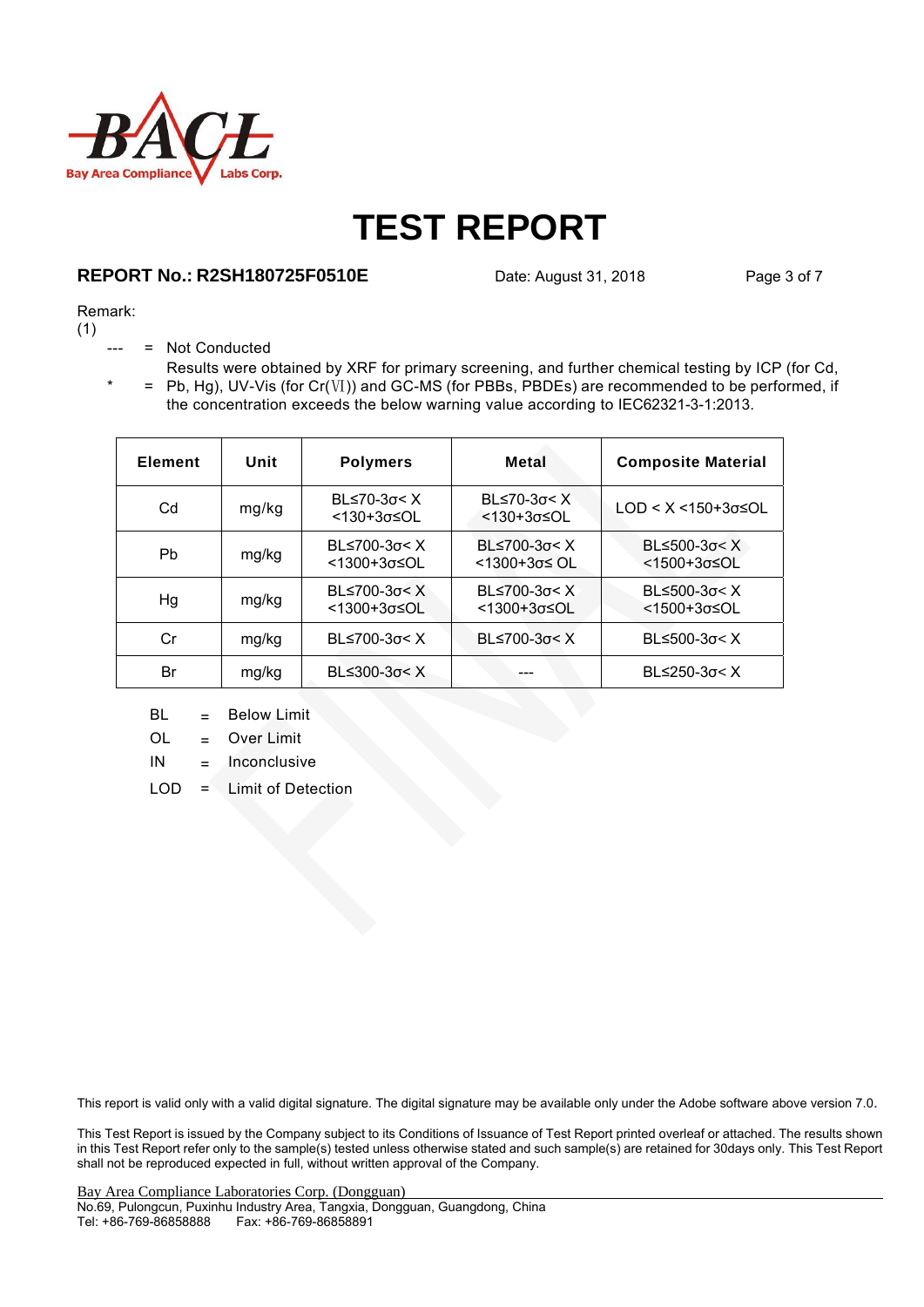

### **REPORT No.: R2SH180725F0510E** Date: August 31, 2018 Page 4 of 7

 (2) The XRF screening test for RoHS elements – The reading may be different to the actual content in the sample be of non-uniformity composition.

(3) The maximum permissible limit is quoted from RoHS directive 2011/65/EU:

| <b>RoHS Restricted Substances</b>     | <b>Maximum Concentration Value (mg/kg)</b><br>(by weight in homogenous materials) |
|---------------------------------------|-----------------------------------------------------------------------------------|
| Cadmium(Cd)                           | 100                                                                               |
| Lead(Pb)                              | 1000                                                                              |
| Mercury (Hg)                          | 1000                                                                              |
| Hexavalent Chromium $(Cr(VI))$        | 1000                                                                              |
| Polybrominated biphenyls (PBBs)       | 1000                                                                              |
| Polybrominate ddiphenylethers (PBDEs) | 1000                                                                              |

(4) As requested by applicant, only components shown in this report were screened by XRF spectroscopy for 2011/65/EU and its amendment directives, other components were not screened included in this report.

(5) Photo appendix is included.

#### Disclaimers:

This XRF Screening report is for reference purposes only. The applicant shall make its/his/her own judgment as to whether the information provided in this XRF screening report is sufficient for its/his/her purposes.

The result shown in this XRF screening report will differ based on various factors, including but not limited to, the sample size, thickness, area, surface flatness, equipment parameters and matrix effect (e.g. plastic, rubber, metal, glass, ceramic etc.). Further wet chemical pre-treatment with relevant chemical equipment analysis are required to obtain quantitative data.

\*\*\*\*\*\*\*\*\*\*\*\*\*\*\*\*\*\*\*\*\*\*\*\*\*\*\*\*\*\*\*\*\*\*\*\*\*\*\*\*\*\*\*\*\*\*\*\*\*

This report is valid only with a valid digital signature. The digital signature may be available only under the Adobe software above version 7.0.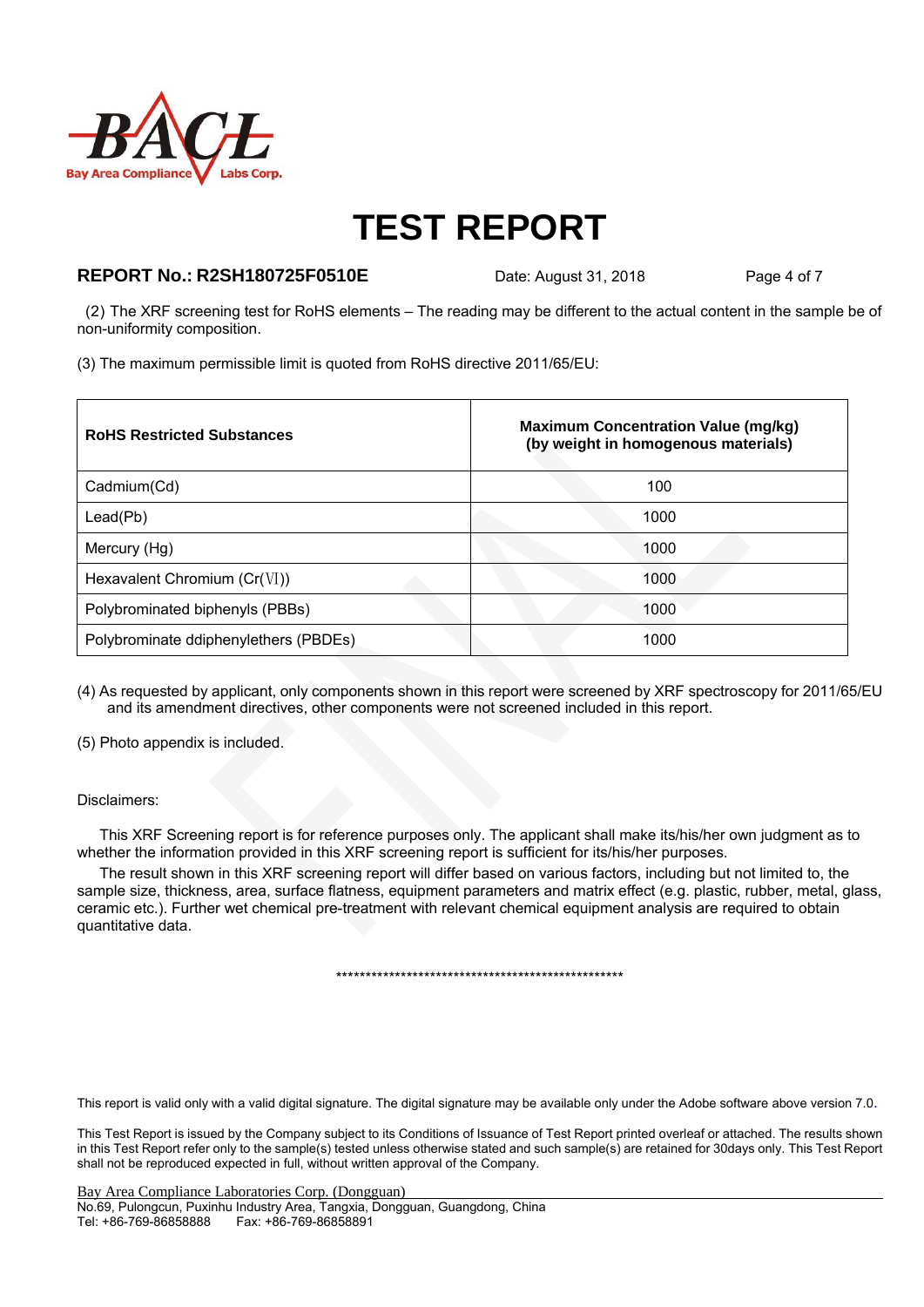

### **REPORT No.: R2SH180725F0510E** Date: August 31, 2018 Page 5 of 7

### **Wet Chemical Testing**:

#### Test method:

Hexavalent Chromium Content (For metal material): With reference to IEC 62321-7-1:2015, by boiling-water-extraction and analysis was performed by UV-visible spectrophotometer (UV-Vis)

### **1) The test results of Cr (**Ⅵ**)**

| <b>Item</b>                            | <b>Unit</b>             | <b>MDL</b> | <b>Results</b><br>ົ | Limit |
|----------------------------------------|-------------------------|------------|---------------------|-------|
| <b>Hexavalent Chromium</b><br>(Cr(VI)) | $\mu$ g/cm <sup>2</sup> | 0.10       | N.D.                | $***$ |
| <b>Conclusion</b>                      |                         |            | Pass                |       |

Note:

- N.D. = Not Detected or less than MDL
- MDL = Method Detection Limit
- mg/kg = ppm
- $***$  =

a. The sample is positive for CrVI if the CrVI concentration is greater than 0.13 $\mu$ g/cm<sup>2</sup>. The sample coating is considered to contain CrVI

b. The sample is negative for CrVI if CrVI is ND (concentration less than  $0.10 \mu g/cm^2$ ). The coating is considered a non-CrVI based coating

c. The result between 0.10µg/cm<sup>2</sup> and 0.13µg/cm<sup>2</sup> is considered to be inconclusive -unavoidable coating variations may influence the determination

For corrosion protection coatings on metals: Information on storage conditions and production date of the tested sample is unavailable and thus results of Cr(VI) represent status of the sample at the time of testing.

\*\*\*\*\*\*\*\*\*\*\*\*\*\*\*\*\*\*\*\*\*\*\*\*\*\*\*\*\*\*\*\*\*\*\*\*\*\*\*\*\*\*\*\*\*\*\*\*\*\*\*\*

This report is valid only with a valid digital signature. The digital signature may be available only under the Adobe software above version 7.0.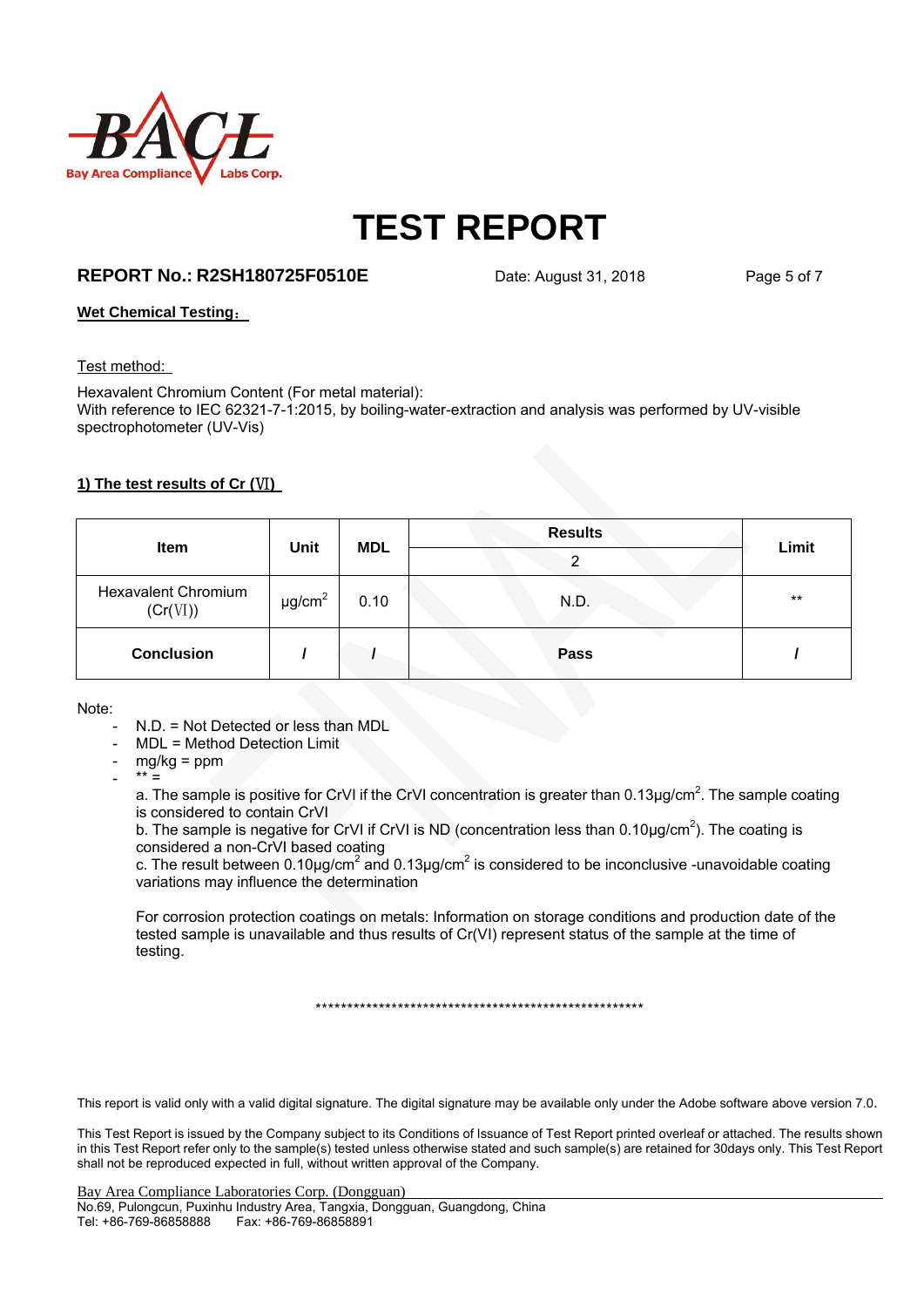

### **REPORT No.: R2SH180725F0510E** Date: August 31, 2018 Page 6 of 7

#### **Phthalates(DBP**、**BBP**、**DEHP**、**DIBP)content**

Test method: With reference to IEC 62321-8:2017, by gas chromatographic-mass spectrometer (GC-MS)

| <b>Item</b>                         | <b>Unit</b> | <b>MDL</b> | <b>Results</b> |      |       |
|-------------------------------------|-------------|------------|----------------|------|-------|
|                                     |             |            |                | 19   | Limit |
| Dibutyl Phthalate (DBP)             | $\%$        | 0.003      | N.D.           | N.D. | 0.1   |
| Benzylbutyl Phthalate (BBP)         | $\%$        | 0.003      | N.D.           | N.D. | 0.1   |
| Bis-(2-ethylhexyl) Phthalate (DEHP) | $\%$        | 0.003      | N.D.           | N.D. | 0.1   |
| Diisobutyl Phthalate(DIBP)          | $\%$        | 0.003      | N.D.           | N.D. | 0.1   |
| <b>Conclusion</b>                   |             |            | <b>Pass</b>    | Pass |       |

Note:

- The maximum permissible limit is quoted from RoHS Directive (EU) 2015/863.
- N.D. = Not Detected or less than MDL
- MDL = Method Detection Limit
- $mg/kg = ppm$
- Photo is included.

This report is valid only with a valid digital signature. The digital signature may be available only under the Adobe software above version 7.0.